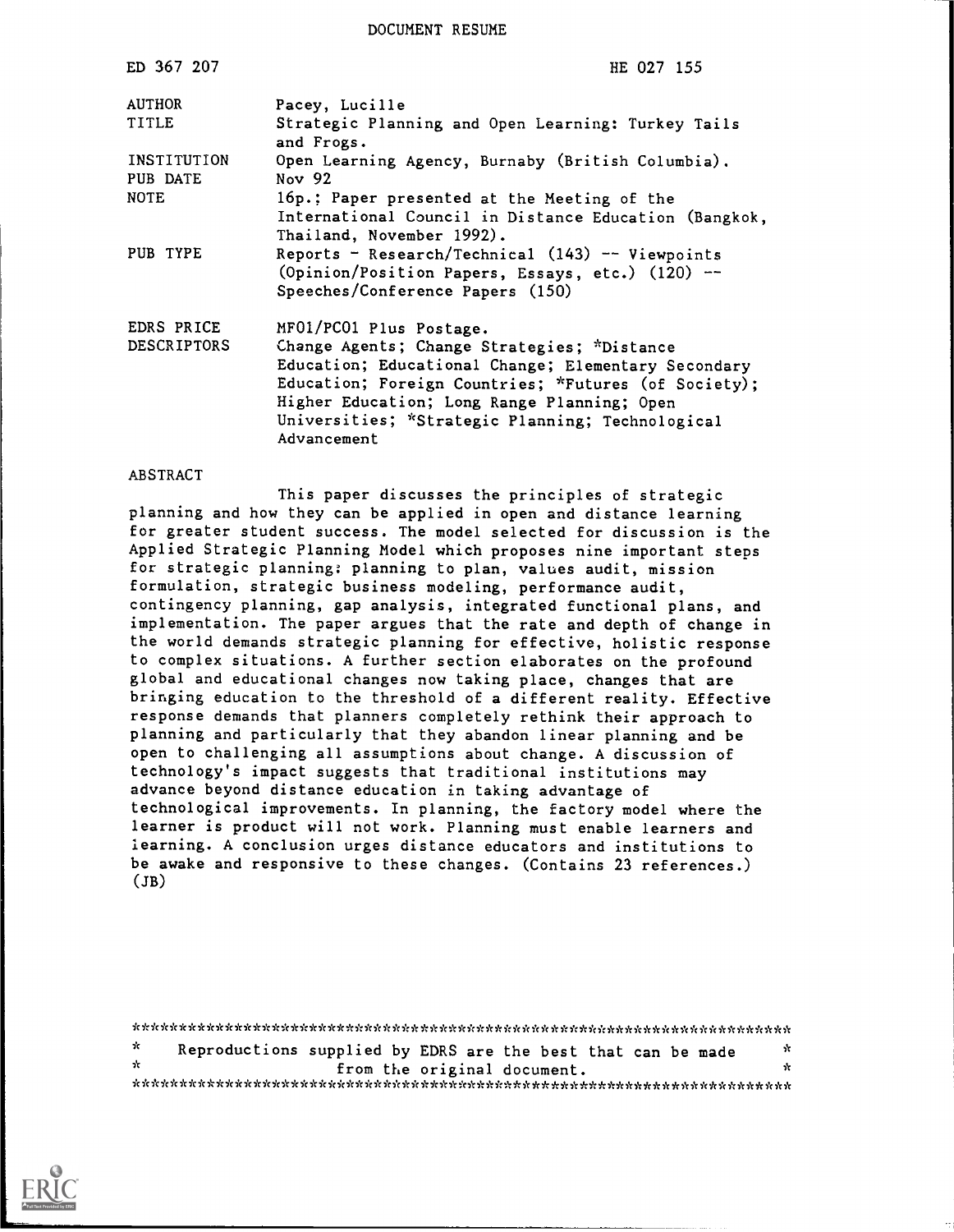

### STRATEGIC PLANNING AND OPEN LEARNING: TURKEY TAILS AND FROGS

Prepared by:

LUCILLE PACEY

# VICE-PRESIDENT, TECHNOLOGY AND EDUCATIONAL TELEVISION

OPEN LEARNING AGENCY BRITISH COLUMBIA, CANADA

For:

# THE INTERNATIONAL COUNCIL IN DISTANCE EDUCATION

BANGKOK, THAILAND NOVEMBER, 1992

 $\overline{c}$ 

U S DEPARTMENT OF EDUCATION Office Of Educational Research and Impro+ernent EDUCATIONAL RESOURCES INFORMATION CENTER (ERIC)

g fhis document has been reproduced as<br>- received from the person or organization<br>- originating it

⊡ Minor changes have been made to improve.<br>- reproduction quality

Points of view or opinions stated in this docu<br>ment: do: not: necessarily: represent: official<br>OERI position or policy

PERMISSION TO REPRODUCE THIS MATERIAL HAS BEEN GRANTED BY

Lucille Pacev

TO THE EDUCATIONAL RESOURCES<br>INFORMATION CENTER (ERIC)

BEST COPY AVAILABLE

ED 367 207

レンン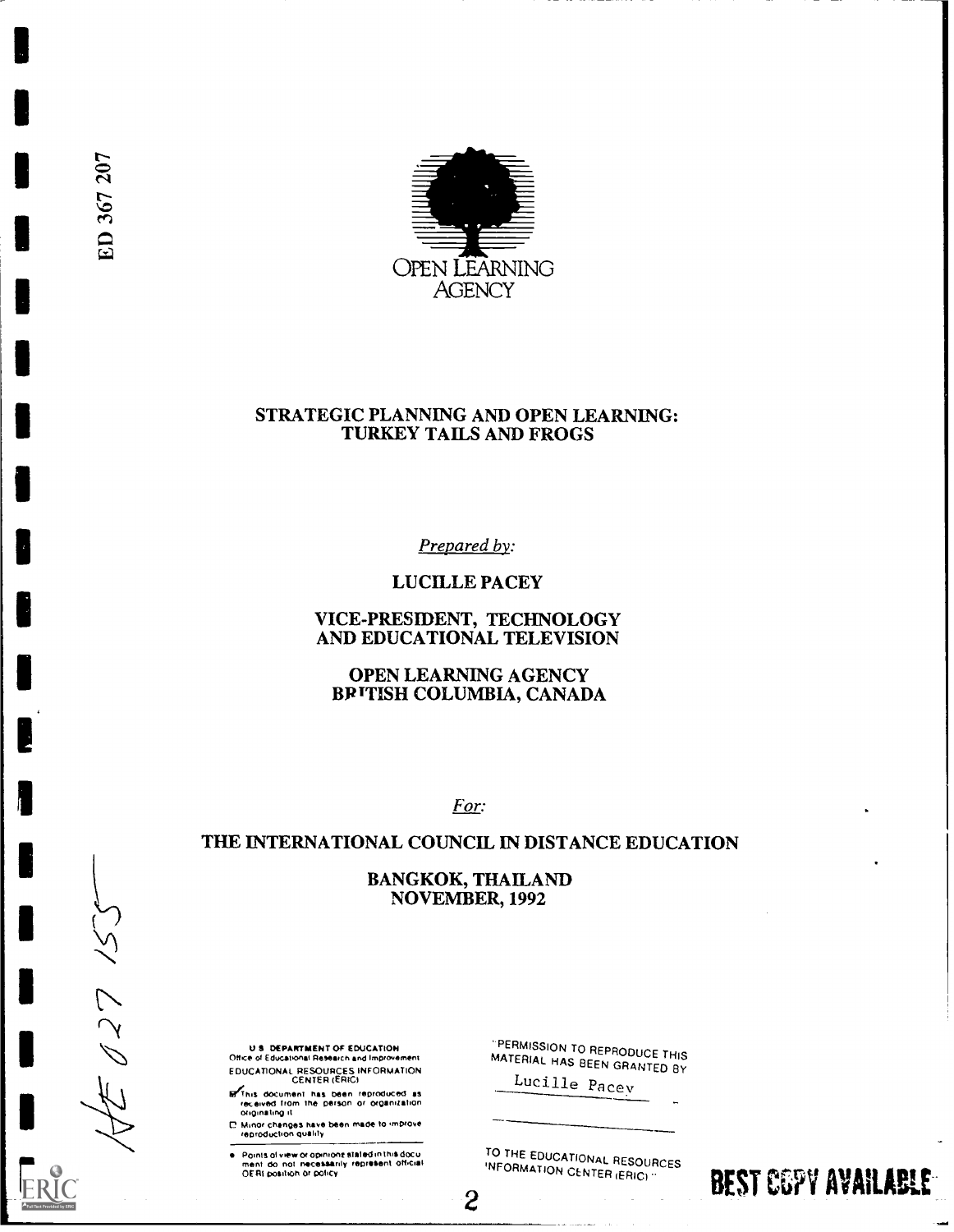# ABSTRACT

The organization that is intent on shaping strategic success will not only learn to reach to the demands of the marketplace, but will actively aspire to base its shape on the needs of its customers . . .This shift toward attending to the customer's wants can dramatically change the way in which business is done . . . and ultimately the way an organization succeeds. (Pfeiffer, Goodstein and Nolan, 1989, p. 52)

Strategic planning is the important process of giving life to our organizational purposes and visions. Whereas distance education was introduced in developed countries as an adjunct to conventional delivery methods, open learning promised more in terms of removing barriers of access and providing more flexibility in an environment of lifelong learning. Within our community of open iearning we continue to demonstrate the successes that accompany this mind set and yet we continue to measure ourselves against the standards established by conventional systems.

Given the changes occurring in the global economy, the restructuring of governments, states and countries and the recognition that our human resources are key to survival and success, it is time to review our contributions.

Does our planning reflect this new reality? Are we flexible enough to demonstrate that we play an important and critical role in serving learners' needs and can alter our courses of action as the learners' needs change? Are we encouraging industry to provide us with the tools to do the job or are we content to follow? Are we establishing measures of success that are meaningful to the new reality of blurred distinctions of how and where people learn, or will we continue to follow the lead of conventional wisdom and cut off turkey tails because that's the way it's always been done, or will we sit placidly in tepid water, unaware that the temperature is rising?

Ursula Franklin suggests that for every planner there is a plannee -- "those who have to conform to what has been arranged beforehand."

As the voices of the plannees get louder and their needs are communicated more clearly, we are challenged to respond. Are we listening?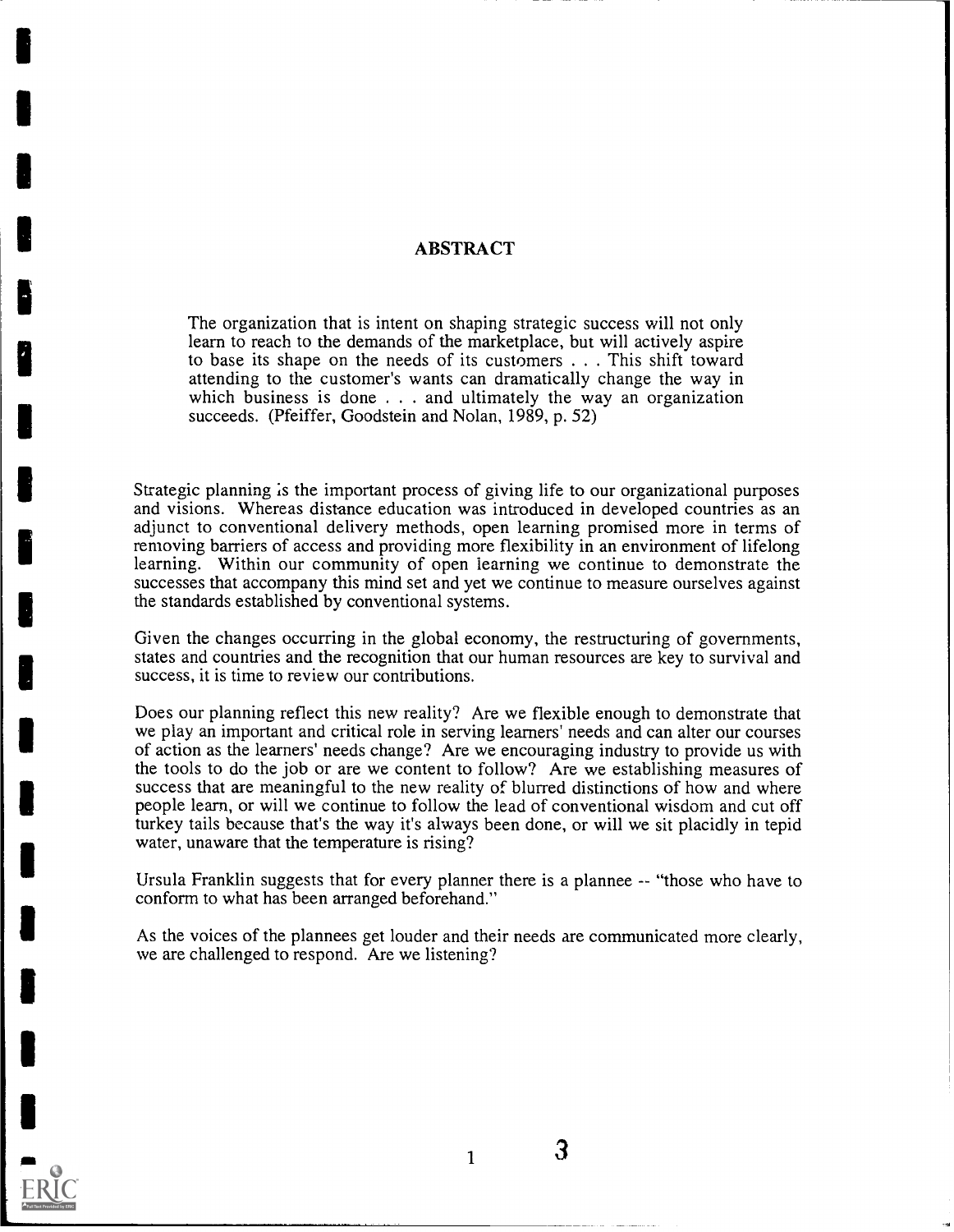#### INTRODUCTION

The purpose of my paper is neither to discuss the definition of distance learning and open learning nor to address the functional elements that are represented in the work of open learning. Rather I want to devote the time I have to discuss the principles of strategic planning that come to us from a business environment and how they can be effectively applied in helping those in open learning succeed. Specifically, it addresses the planning process, factors of resistance to change, the impact of technology on society and the learner as client.

# STRATEGIC PLANNING

There are many models that are used and referred to as strategic planning, but it is fair to say that the component parts of the process, if not identical, are very similar in nature. "Strategic planning is the process by which the guiding members of an organization envision the organization's future and develop the necessary procedures and operations to achieve that future. The vision of the future provides both a direction and the energy to move in that direction . . . successful strategic planning is characterized by organizational self examination, confronting difficult choices, and setting priorities." (Pfeiffer, Goodstein and Nolan, 1989, p. 56)

Most organizations today are involved in some form of strategic planning. The model that they adopt is often the one that is most expedient to the nature of their organization, but there is a common understanding that the intent behind the process is to ensure that the organization can indeed envision its future, can influence the direction the future will take, and most important, if done properly, can create its future.

It has been natural for distance educators to accept the principles of strategic planning and even to embrace them in the context of the evolution of distance and open learning. In fact, just by virtue of the challenges that we have undertaken to break new ground in delivering education and improving access to learners, we have considered ourselves to be both politically and organizationally more progressive in our thinking, and the models of strategic planning have adapted reasonably and readily to our world. They are helpful in reducing complex issues into manageable component parts for analysis and resolution. Equally important, they can provide the framework for organizations to monitor their progress and to feed that information back into the process of envisioning a future. I think distance educators have been very good at picking up the model and struggling with its various component parts.

For the purposes of this paper I have selected a model (see The Applied Strategic Planning Model) put forward by Pfeiffer, Goodstein and Nolan, which proposes nine important steps for strategic planning, none of which will be new or surprising to you.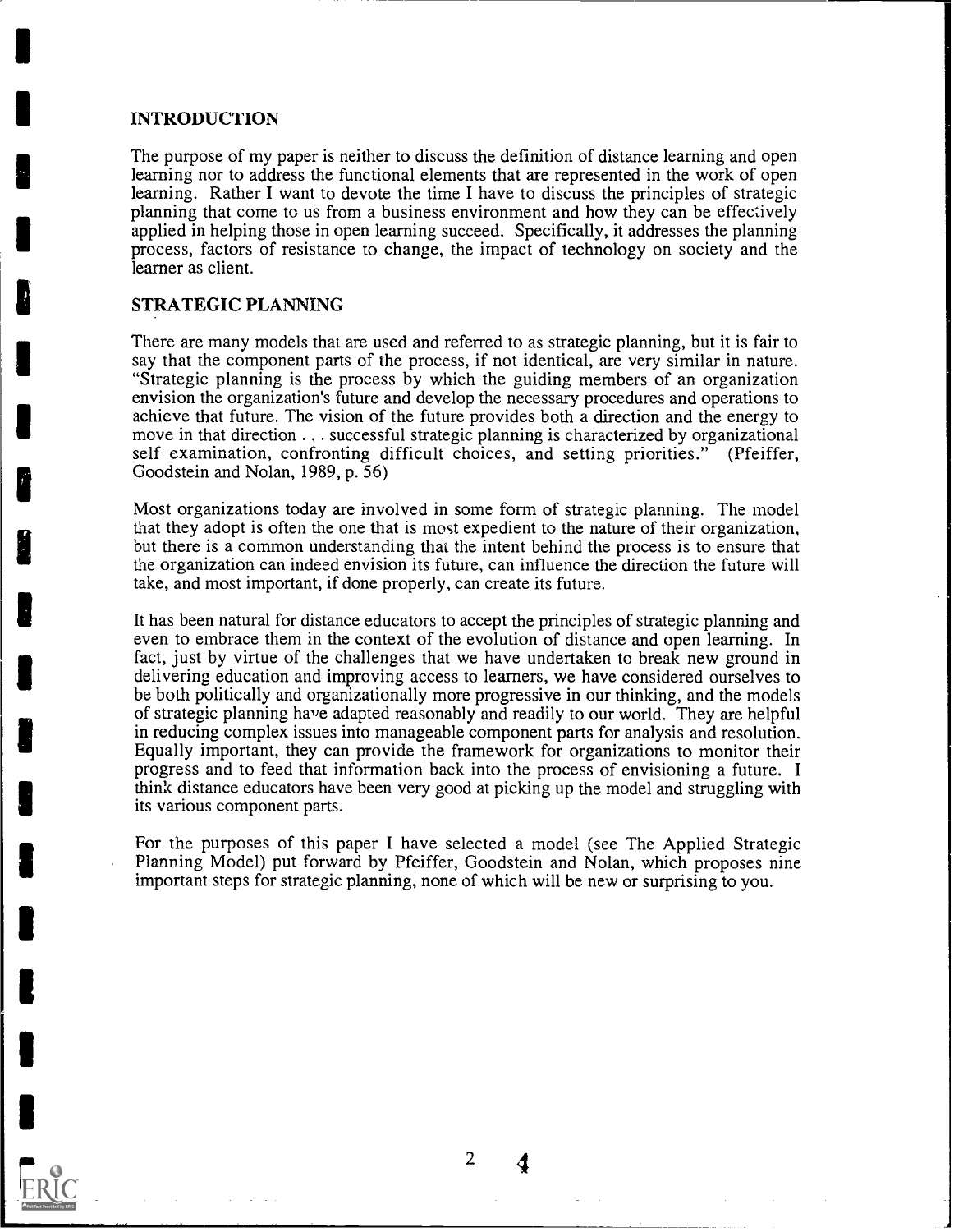

# The Applied Strategic Planning Model

 $\epsilon^{\mu}_{\nu}$ 



 $\bar{z}$  ,  $\bar{z}$ 

3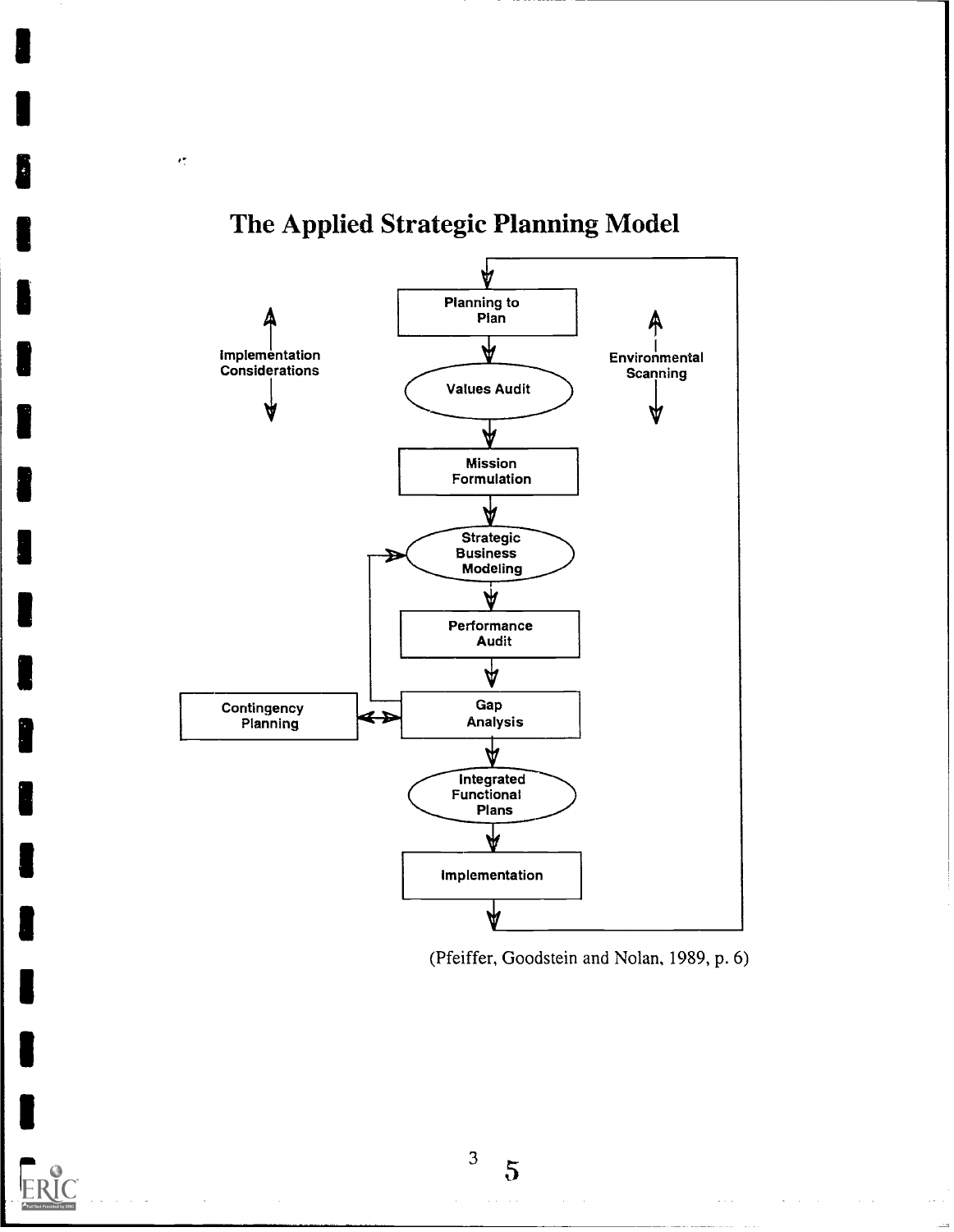The first stage is metaplanning or planning to plan. It is incumbent upon the senior people within the organization to set the correct context for planning and to trigger the process. This is the stage where the commitment to planning is communicated to the organization and resources are identified to ensure a successful outcome.

The second stage is to ensure that there is commonalty in the values of the organization and a review of those values to ensure that they have not changed. This is the point where the organization looks inward, identifying strengths, weaknesses, opportunities and threats (the situational analysis). That information is often juxtaposed with an external environmental scan to ensure that the organization is aware of the factors that could have an impact on the eventual successful implementation of the strategic plan.

The mission is then articulated -- that wonderful clear statement that is understood by everyone within the organization and further, that can be used to explain the organization's work to others. Unfortunately, in distance education it is often difficult to find that one important phrase which describes the work succinctly and clearly. Not to be dissuaded the institutions do struggle through the process and eventually come forward with a mission statement which is promulgated throughout the organization. The mission statement is the anchor to the strategic plan and typically answers three primary questions:

- What does the organization do?
- Who does the organization serve?
- How does the organization carry out its task?

Pfeiffer's model then introduces the next logical stage in the process of strategic planning; this is to define the business objectives, including indicators of success and to describe the way the organization will look in the future. Typically, these descriptions span certain predetermined periods of time; for example, that could be one, two, or three years. At the same time that the organization is modeling itself, it will be using information that it has collected reflecting the recent performance of the organization using those key standards of measurement of success that it has agreed upon. This will ensure clarity and consistency of measurement and provide the opportunity to project past trends into the future.

This is an important stage of the strategic cycle in that it will allow the organization to ensure that it is following a trend line that is consistent and building on its strengths. It is natural to assume that the vision for the future and the evidence of where the organization is will not always be directly in synch. Therefore the next logical stage in strategic r ianning is to conduct a gap analysis. The gap analysis will identify whether or not there are differences between the vision and the current performance of the organization, but more importantly, it will force the planning team to prioritize and to identify creative ways to close the gap.

This becomes the core of the framework for the strategic direction of the organization; this information is shared throughout the organization and the process of developing functional or operational plans begins. These operational plans usually focus primarily on the "how", now that the "what" has been described and would include references to required resources and the redeployment of resources as appropriate. The most important phase is the implementation of the plan and testing that implementation against the success factors that had been articulated earlier.

It is a very neat, tidy model, promoting consultation and participation, building on past history and knowledge, and incorporating the necessary checks and balances key to

4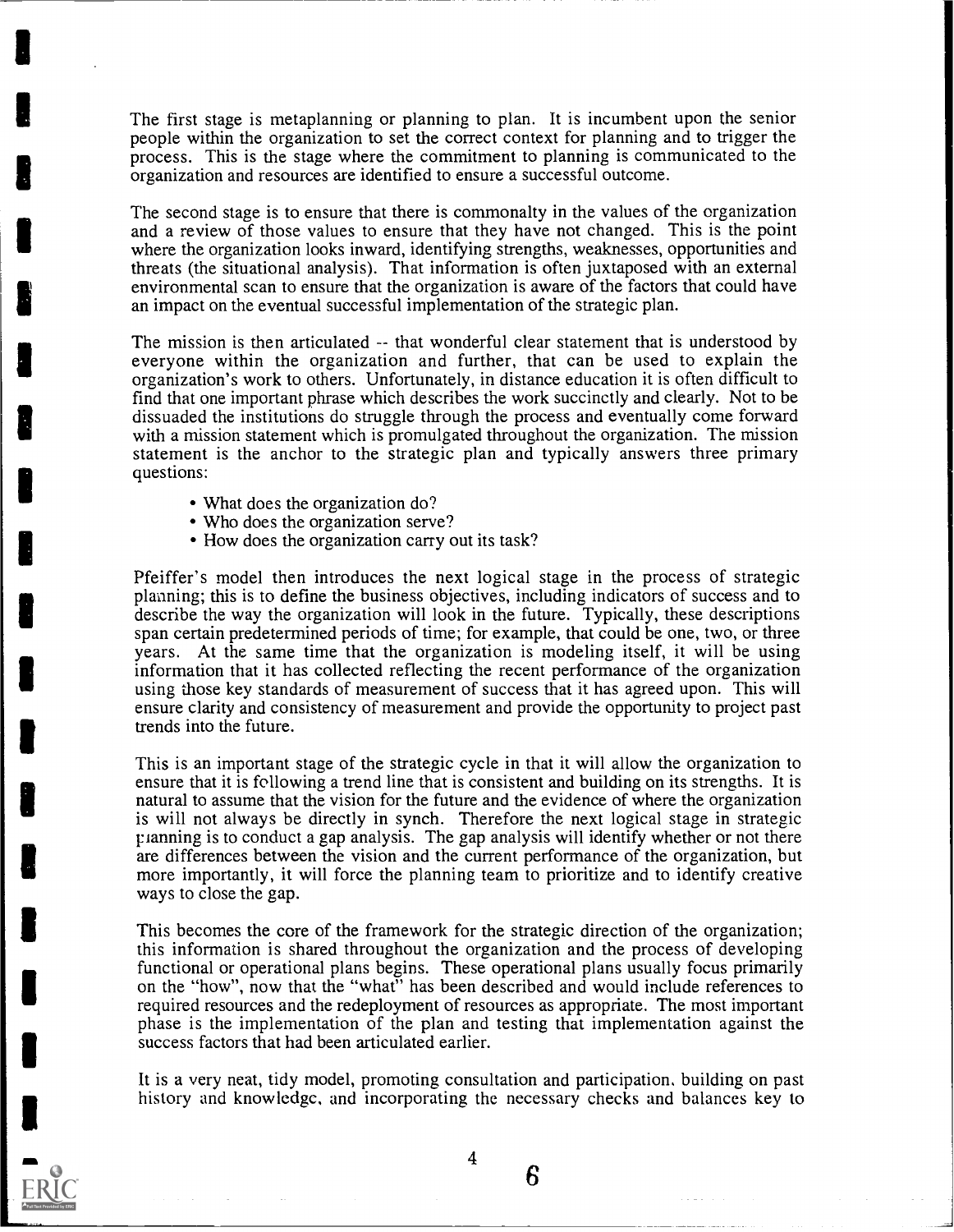monitoring progress and allowing for timely adjustments. Theoretically, institutions involved in this or similar processes are able to ensure that they are at the leading edge of the development of open learning and are positioned properly to demonstrate the contribution they make to fostering access to learning, contributing to the love of learning and participating in that all-important economic agenda.

So you might ask why am I taking the time to review what seems to be an important process that most distance educators are committed to and practising? Over the last decade we have witnessed changes throughout the world that none of us anticipated or ever believed would occur. Few of these changes appeared to emerge in a carefully planned way, rather many of the chang-s appeared to counter a logical, rational process. As players in a changing world, do we know what forces are having an impact on our role? Can we afford the luxury of adhering to rational processes when everywhere we see explosions of radical economical, political and social changes? As leaders in education we cannot continue to tinker on the edges of what is a much bigger, more complex issue. Almost nothing in the real world is linear, yet we use linear models in everything we do. The work of the scientists in chaos theory illustrates so easily that reductionist thinking does not work when looking at complexity. We need to learn new skills that will help us address complex issues in a holistic fashion. Until we achieve this goal, we will never succeed in promoting the concept of lifelong learning in the world today.

#### THE CHANGING LANDSCAPE

One does not have to go beyond the sound bytes of the newspapers, radio and television to conclude that massive changes and shifts are occurring worldwide. Economic reform is being reflected in approaches to trade barriers and moves towards country alliances forcing harmonization of policy, currency and standards.

Politically, governments are collapsing, others are being formed, and country alliances are bringing together unexpected "bedfellows." Countries that for years kept the rest of the world at bay are being opened; citizens now have a window on the world that can confuse, excite or instill any number of other emotions. People and cultures are demanding to be included; they have become impatient with governments and how goverments have represented their needs and wants; racial discrimination is not invisible; and lack of access to the policy making process is being challenged.

Borders are being invaded; no longer can countries pretend that influences (good or bad) outside of their control will not have an impact on their people. The force of the media has opened up the world to the public in real, unedited time. This comes at a time when the threat of the 100 channel universe is voiced; where telecommunications can strip the competitive advantage of critical timing (or can enhance it); and when global environment issues move to the centre of the political, economic, and social debates.

Technological advances have been rapid, with the result that distributors of hardware and software are constantly introducing "new options" to organizations and individuals who are often prone to accept the technological advances as practice, thereby allowing technology to create practice. Globalization is underscored by new and different partnerships, quick access to information, changes in the ways information is used, technological advances and deployment, just to name a few.

Finally, there has been a definite linkage of education and training to the economic agenda of countries. This has always been assumed, but now it is being communicated by governments, businesses and unions. The challenge of building and maintaining a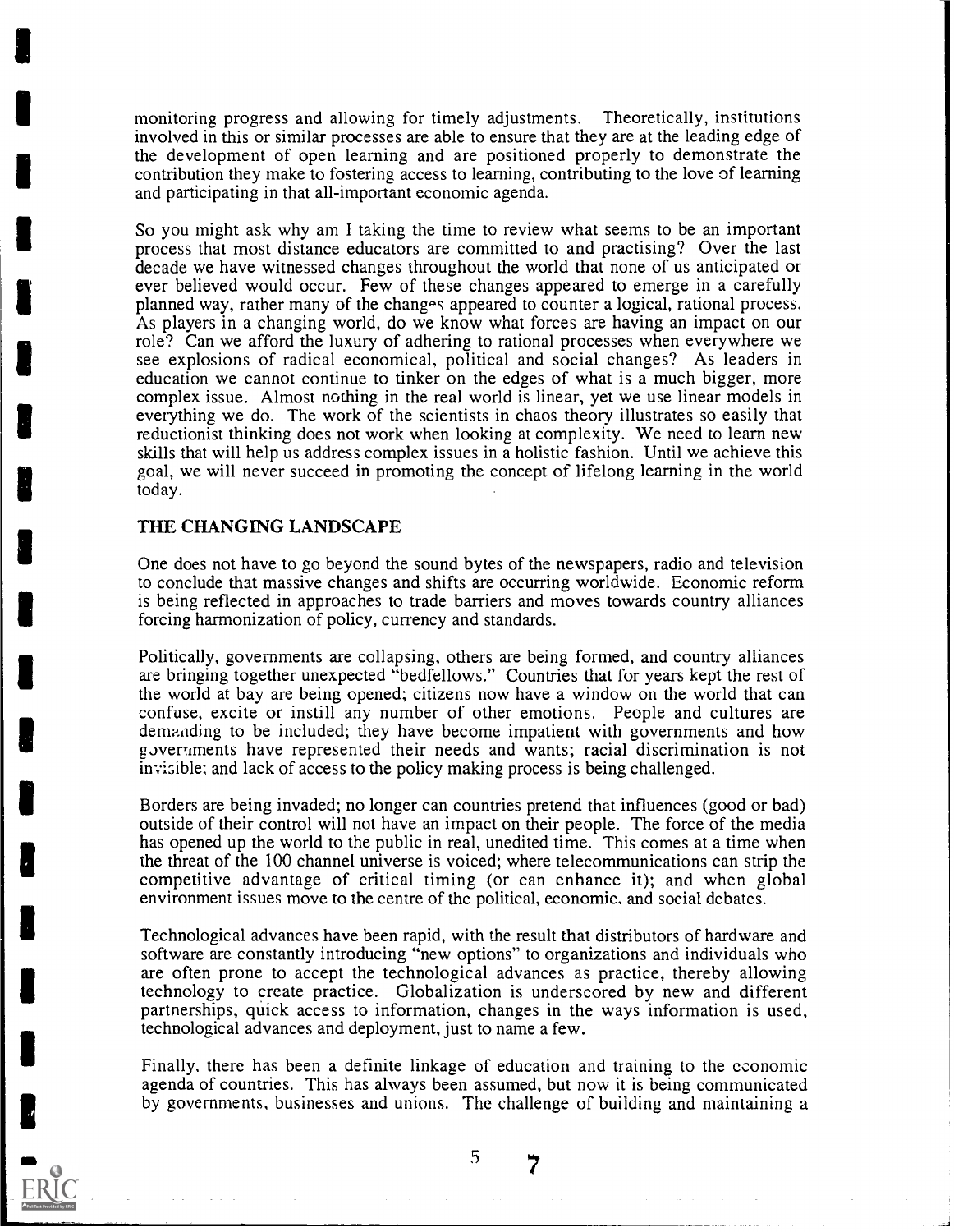standard of living where individuals have the opportunity to participate effectively has been tied to a well-trained knowledgeable population. People will need to know how to learn; indeed they will be forced to learn throughout their lives. Our political leaders have targeted education as the lifeline to economic prosperity, recognizing the need to emphasize training and education. They acknowledge the need for educational reform but continue to look back to the "old ways" to help them identify solutions.

Today, distance education and open learning are on the threshold of a different reality. The challenge facing us is how we communicate our roles and relationships in contributing to larger agendas, where education is seen as the anchor to a country's success and health. There is a sense of urgency to this challenge, for the social and economic changes will not wait for distance education.

So what is holding the distance learning institutions back?

- Is it the way institutions plan?
- Is it that institutions are just too comfortable in the industrialized production mode or that internal resistance to change is too strong?
- Is there a belief that the telecommunications and technology advances will only impact on the work of distance learning if it is allowed to do so?
- Will access be a strong enough factor to attract learners to take advantage of the services provided by distance and open learning institutions?

# CREATING CHAOS: RETHINKING OUR APPROACH TO PLANNING

In his book, Open Learning and Open Management, Ross Paul describes a strategic planning exercise that was initiated in an orderly, participatory fashion, following the advice of experienced and well-written organizational strategists.

The process was not unlike the Pfeiffer model that I described earlier in this paper. Specifically, Paul writes, "My attempts to oversee a democratic process, seeking consensus as to  $\ldots$  mission, mandate and planning almost met with disaster" (1990, p. 180). Paul goes on to describe the corrective action taken when the strategic planning process was "left in the lurch" and Paul on a "tightrope."

Interestingly enough, Paul's corrective actions, which included revisiting respective roles and "shifting the decision from what ought to be done to how it will be done" (1990, p. 180), resulted in a plan that was realistic and achievable. Ross did not argue in support of this change in process; rather he was illustrating the difficulties of using a rational, linear model for planning that does not provide for flexibility to accommodate change due to changing circumstances.

Planning is a dynamic process, requiring constant review, consultation and flexibility. Most contemporary planning models are reductionist in theory and practice. By breaking down the complex challenges (threats and opportunities) into ever smaller, containable and manageable envelopes we have allowed ourselves to lose sight of the whole. We can no longer see the forest for the trees. We are very good at data collection and analysis, review of trends and extrapolating those trends into the future in logical, linear ways.

"However, linear models are notoriously unreliable as predictors, which is their usual function" (Briggs and Peat, 1989, p. 175). One reason for this unreliability is tied to the

6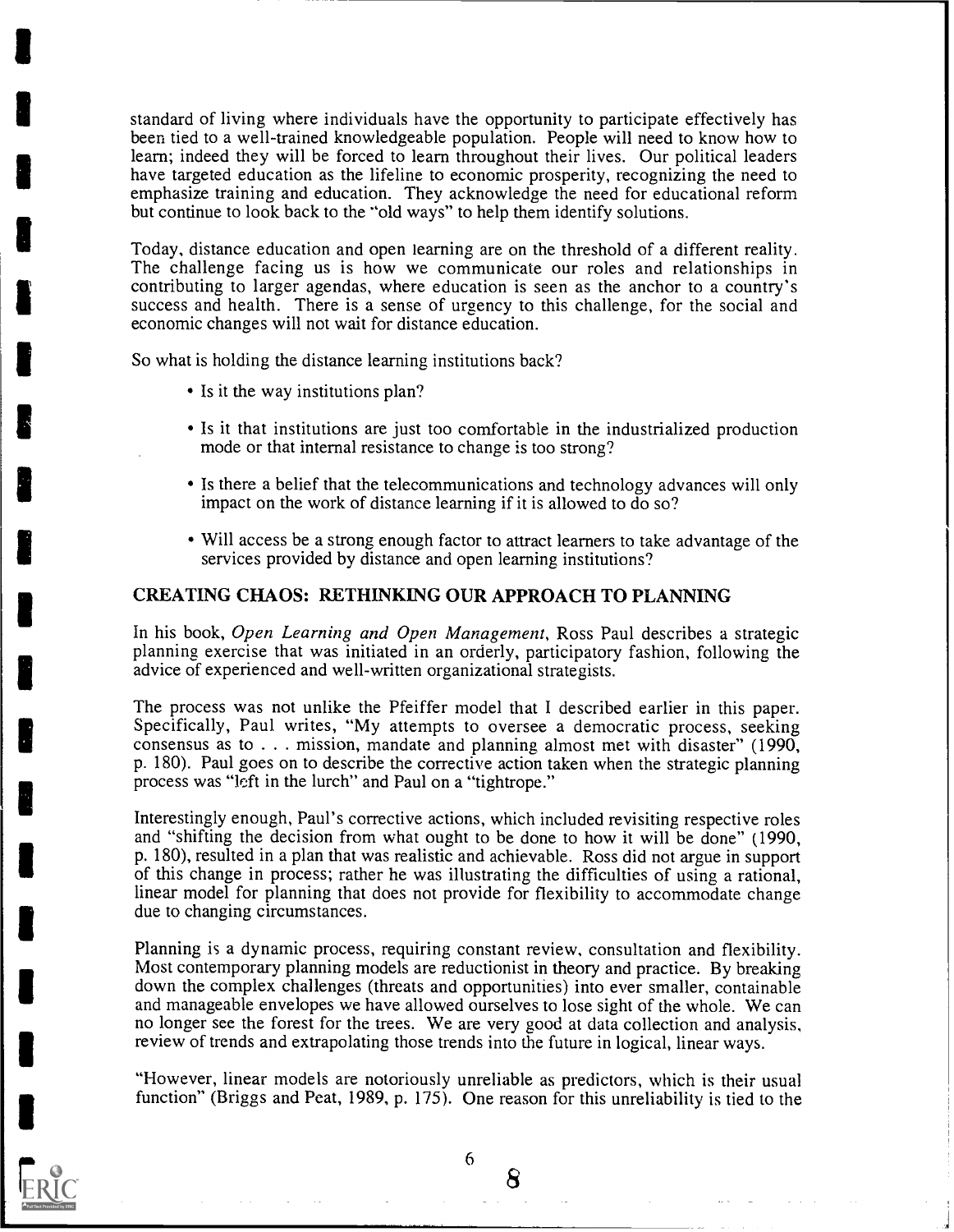impossibility of reassembling the whole after the complex component parts have been analyzed in their separate units; the linear models cannot help us understand how the elements interact. Our organizations are not made up of separate, unrelated forces that can be managed piecemeal. Rather we have to work at breaking down this illusion and learning how to provide leadership in addressing the whole -- regardless of how complex this may be. Peter Senge argues that "we will have to move through the barriers that are keeping us from being truly vision-led and capable of learning" (Senge, 1990, p. 5). Scholars of organizational development are now beginning to refer to "nonlinear futures", or a "systems approach to reality" (Briggs and Peat, 1989, p. 174).

The systems approach is relatively young and still has to prove itself as a more effective way of examining organizational issues. It presupposes that we can learn to deal with complex organizational and management problems through nonlinear modeling. "The development of the systems model exemplifies the shift that the science of chaos and change is making from quantitative reductionism to a qualitative holistic appreciation of dynamics" (Briggs and Peat, 1989, pp. 175-176).

In the Turbulent Mirror, a book which discusses chaos theory and the science of wholeness, John Briggs and F. David Peat argue that nonlinear models are different from linear models in a number of ways.

The first is the move away from attempting to forecast the future on trends; rather the nonlinear or systems model seeks to identify the system's critical points and the barriers to change. Tied to this is an attempt to increase the intuition about how the system works, and to work in harmony with the system rather than against it. Cynics will and do challenge this approach, arguing that it is too "soft" and vague to be useful, and that you cannot model qualitative aspects of an organization because they are too subtle. Senge, however, has demonstrated in his work that it is possible to make the necessary shift and that those organizations which have participated in a systems approach have been able to identify and take into account the subtle dynamics that are so important.

The second difference is that in a nonlinear model the historical data that linear planners use to trace the ups and downs of trends to predict the future are left out. They are used to check the model rather than to create it.

The third difference relates to the notion of intuition itself. Linear and analytical models do not acknowledge or value intuition. Senge, on the other hand, argues that "learning to handle complexity means learning to live more intuitively, because intuition is the key to making significant changes in complex systems, helping them to evolve, and evolving with them" (Briggs and Peat, 1989, p. 179).

If we are to create a powerful vision for distance education and open learning in the future, we have to view the system as a subtle whole with dynamic and complex interrelationships. We can no longer assume that what we do in our institutions, states or countries will not have an impact upon the contiguous regions. As our organizations evolve we have to ensure that our connectedness to the whole is understood by the heads of state, political powers, as well as our respective colleagues and staff.

It is no longer good enough to use descriptors like single mode and dual mode institutions and to argue the merits and challenges faced by each. Instead, we need to understand our roles and relationships within systems of learning and education, our connectedness to economic development and wealth generation, as well as our influence on the learner and the culture of learning.



7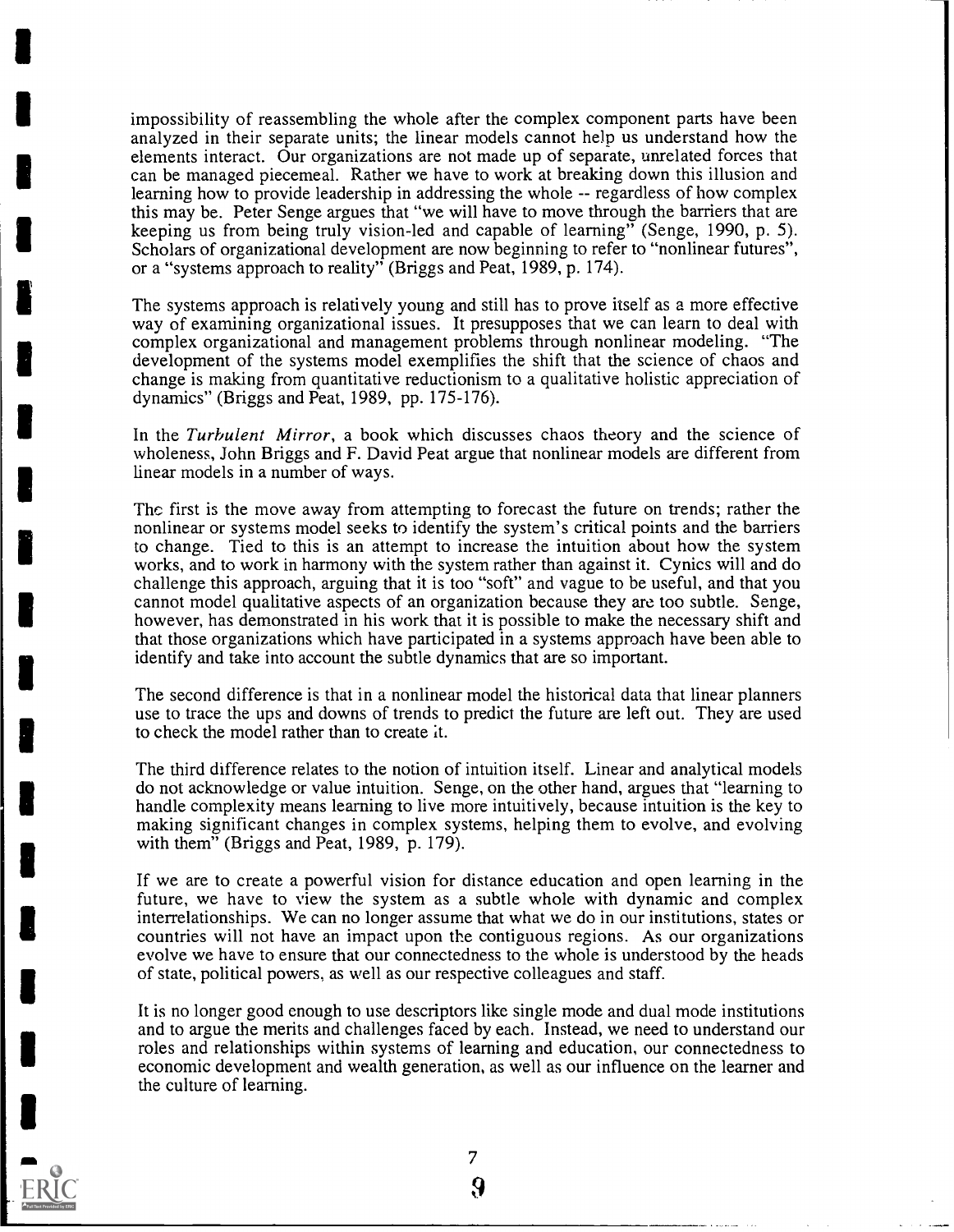Rational, linear planning models are not helpful in understanding and dealing with this complexity. They tend to perpetuate the status quo or, at best, create expectations of constant linear growth which today are not proving to be very realistic or reliable. Senge puts forward the argument that in education the systems approach can move people away from the fix-it mode to a learning mode, making them much more effective intellectually.

# CUTTING OFF TURKEY TAILS: THE NEED FOR CHANGE

'Distance teaching institutions based on the industrial model suffer from the disadvantage that their whole organization, and especially their management and decision-making process, is built around the requirements of the mass production of 'one way' teaching materials. Consequently, innovation is extremely difficult . . . " (Bates, 1990, p. 4). An interesting statement when one considers the principles of access, flexibility and learner centredness which are the cornerstones of open learning. In the struggle to promote distance education and open learning, institutions were forced to make choices, such as how to develop courses, how to deliver them, how to support the learner and how to demonstrate a quality product. These choices were backed up by procedures, staffing decisions, labour unions, and capitalization of such things as hardware, software, and printing presses. Gradually, these institutions which were founded on flexibility find themselves increasingly locked into rigid operational patterns that tend to lose sight of the learner.

It is reasonable to experience internal resistance to change because it is difficult for organizations to challenge the established practices that they have worked so hard to institute; so we learn from each other, we share our lessons, adapt or redefine them and transport them between different countries and contexts. In our quest for credibility and acceptability, we have devoted considerable effort to documenting and publishing the details of our practice, indeed, to adopting familiar traditional practices. Over time these conventional practices have become norms definities, our institutional cultures, and it should not surprise us that we are faced with internal :esistance to change similar to that experienced by conventional institutions.

An excellent example of being locked into conventional thinking is the fact that publicly funded institutions are obliged to operate within the regional boundaries set down by the funding agency. This restriction is reasonable when the public purse is concerned, but less logical if the borderless world is considered. Like major countries, businesses and corporations, distance learning institutions need to consider the importance of partnerships and alliances that cross borders. Although this may seem to be a risky venture because it requires harmonization of standards, we need to trust our colleagues and even accept that the quality of their work is as good as or better than ours. Acceptance of competition as the norm, protection of turf and fragmented approaches to accountability are limiting our potential. If we are going to establish solid partnerships that will benefit the learner and the countries we live in, we have to come to the table ready to share resources, share our visions and commit to new ways of working together in a different, expanded context.

Good practice is not a universal, transferable commodity. What may work in one context may be dysfunctional in another. The context is the most important factor in determining appropriateness and effectiveness. Peter Drucker has cautioned that it is not good enough just to do things right (efficiency); we need to be sure we are doing the right things (effectiveness). One is reminded of the simple story of a young couple preparing their Christmas turkey. During the preparation, there ensues a very lengthy and heated argument about whether or not the turkey tail is to be left on before the bird is cooked or whether it is to be removed. Eventually the only way to resolve the problem was to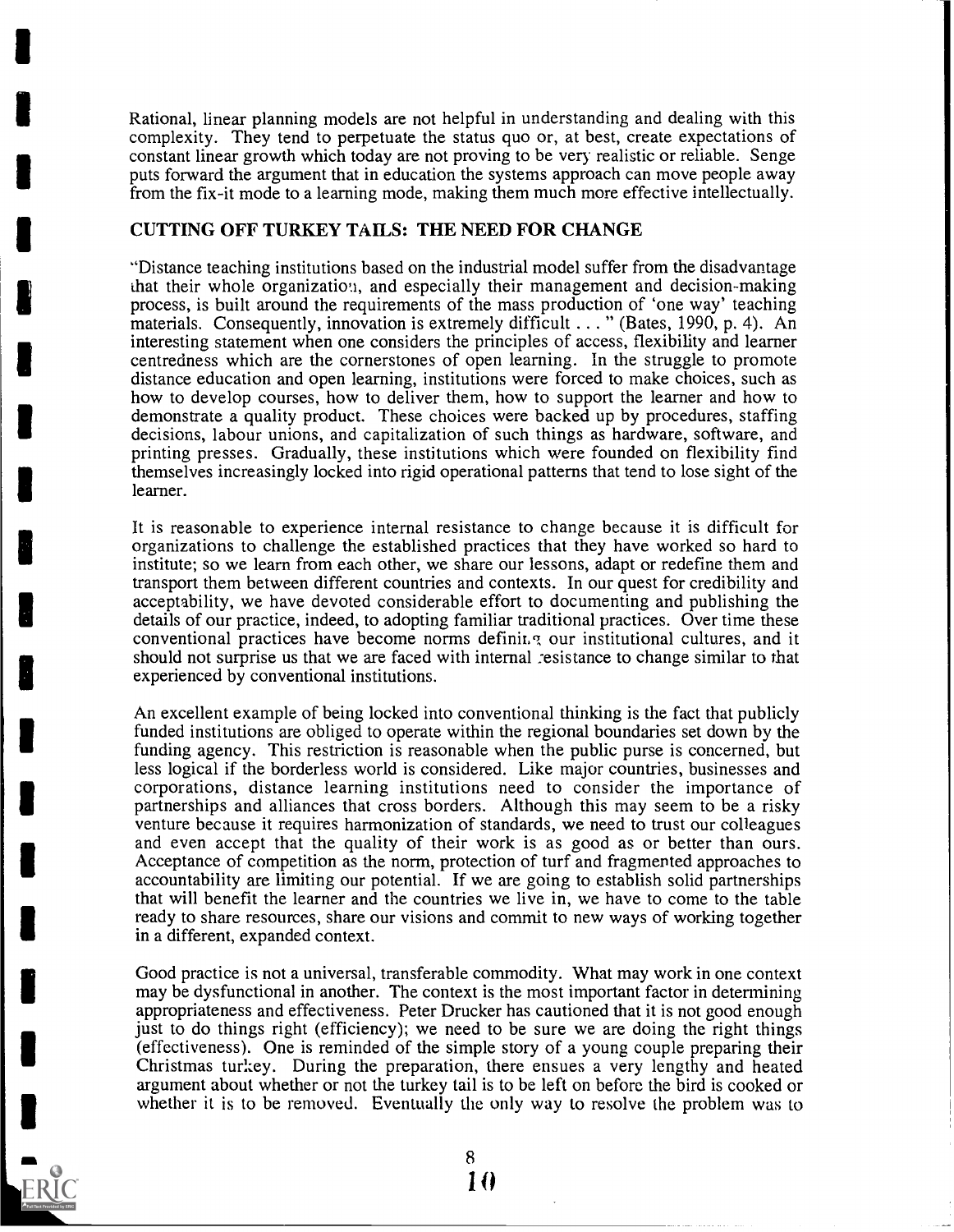contact grandmother and ask why she always cut off the turkey tail. Grandmother answered simply, "I'm not sure why you would cut it off but we had to or else we couldn't get the turkey into the oven."

It is natural not to question why the turkey tail is removed before roasting when generation after generation has followed that procedure. But the turkey tail was removed because of limits set by the size of the oven. When ovens became larger there was no need to continue following past practice. When does an organization begin to question its practices or recognize that the limitations that were once there have disappeared or could be removed? With the removal of these limitations, new opportunities become possible.

#### THE WIRED SOCIETY: IMPACT OF TECHNOLOGY

The impact of technology on society and in the way our work is conducted is another important element for consideration. For years we have discussed the use of technology in open learning. In particular, the role of telecommunications and information technologies has continued to be debated. We have argued about not allowing technology to drive our work agenda. We have argued about the robustness of the technology in helping us create interaction with students. We have agonized over which technologies will work best and which will not work well, and we have put forward recommendations on how to use technologies most effectively. We have never come to any resolution or agreement and it is doubtful that we ever will. What is becoming evident is that while we agonize over these important questions interminably, the world is passing us by. The acceptance and expanded use of technology in everyday life is rendering our protracted consideration of these issues meaningless. Individuals of all ages are involved in day-to-day activities employing a variety of technologies that are increasingly accepted as common practice. These individuals are not challenging the role of technology in their personal lives; they are using it!

Ursula Franklin defines technology as a system involving "organization procedures, symbols, new words, equations . . . and most of all a mind set." "Technology, like democracy, includes ideas and practices; it includes myths and various models of reality . . . and like democracy, technology changes the social and individual relationships between us. It has forced us to examine and redefine our notions of power and of accountability" (Franklin, 1990, p. 12).

Franklin's concerns about society's willingness to accept technology without question are based on her comparison of "growth" models and "production" models. She describes a production model as one where things are made, toward goals of total control and predictability of the process and results. Her thesis is that to date technology has been used in ways where the production model is promoted and enhanced -- a highly undesirable situation. Growth, on the other hand, can only occur with nurturing. It happens, is not made, and therefore is unpredictable. According to Franklin, schools and universities are operated under production models, where procedures and rules will deliver a predictable commodity. "If there ever was a growth process, if there ever was a holistic process, a process that cannot be divided into rigid predetermined steps, it is education" (Franklin, 1990, p. 29).

In trying to deal with the complexity of the issues of technology in distance education and open learning we have adopted production model thinking. We have packaged, or fragmented, the issues into areas such as: the learner and appropriate use of technologies; the creation of telecommunications networks; the acquisition of hardware and the development of software. This packaging has tended to result in marginalizing the role of technologies in distance education. Technologies are treated as an add-on which results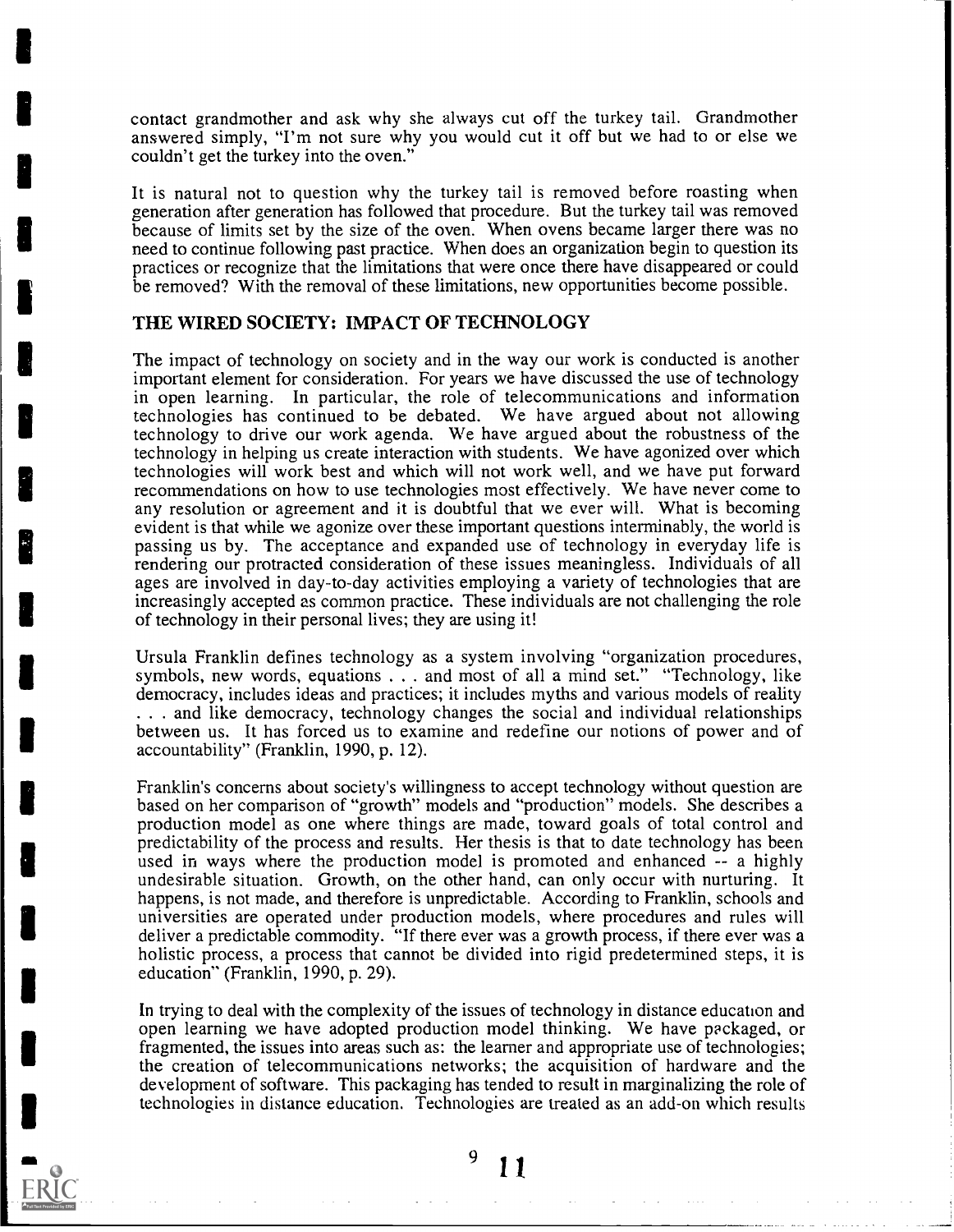in high costs and demonstrates little evidence of payoff to the learner. A growth model would have us view distance education as an organic whole that includes technology as an integral part of the open learning system. Accepting technology as here to stay and shifting the planning and development processes to integrate technology has the potential to move distance educators closer to the real challenge -- promoting and fostering learning and the learner.

There is another reality that cannot be overlooked when the acceptance of technology is being considered, and that is the move of conventional educational institutions toward technology to extend the boundaries of the physical campus. There is a blurring of distinction between the work of distance educators and conventional educators to serve students beyond the boundaries that were originally defined in terms of campus and classroom. A recent article in TIME magazine described the educational institution of the future as one with no clearly defined campus, with open access to information for the learner, with a fully networked electronic learning environment and a flexible time schedule (Elson, 1992). While distance educators have reason to feel vindicated, even smug, about conventional institutions starting to realize the wisdom of our ways, we need to realize that at the same time we are in danger of being "leap-frogged", which could leave us redundant -- perhaps even extinct. In this changing world nothing is sacred, including the role of distance education and how technologies are used.

It would be ironic should distance education, a system that has always seen itself as innovative,  $f(x)$  is xible and on the cutting edge of change, be "leap-frogged" by mainstream education, a system known to be rigid, inflexible, bureaucratic and resistant to change. Is there a message here for us? Are we listening?

I am reminded of a quotation by James Burke, acclaimed author of the best-selling book and television series, The Day the Universe Changed, which, although verbose, makes the following strong, clear statement on the impact of technology and information: "A late-21st century complex individualistic networked informed community may look back and smile at the way that, up to the end of the 20th century, we simple hicks with our closed institutionalized inflexible traditional monolithic hierarchical slow-response bureaucratic way of doing things never seemed to know what was happening until it hit us" (cited in Business re-engineering, 1992, p. 2A).

#### LEARNER AS CLIENT: LEARNER AS PLANNEE

Our political leaders have been very busy trying to address the issues of economic and social change and to redress the need for education of the young, for those who are unemployed or under-employed, as well as for those who are employed but whose jobs will be changing radically.

Further, we have heard discussions of the need for organizational flexibility; the need to be responsive to learners; the need to be able to respond quickly in introducing new curriculum; and to introduce and promote the development of creative thinkers and doers. No longer is it appropriate for education to be seen as education for a job but rather as education for life. "Education must be for a lifetime of living, learning, and personal growth through discovery" (Kenney-Wallace, 1992, p. 8). Wallace argues that we need to match "access, quality, equity, and needs with institutional missions and mandates." In her presentation to the Learning for Life conference of the Northern American Institute, Wallace goes on to question the cartel that universities have had for over 900 years and argues that universities too often are not addressing the challenges of liberating the imagination, setting priorities and making choices, but rather are trying to deal to visible needs, not making choices and therefore not differentiating themselves from one another.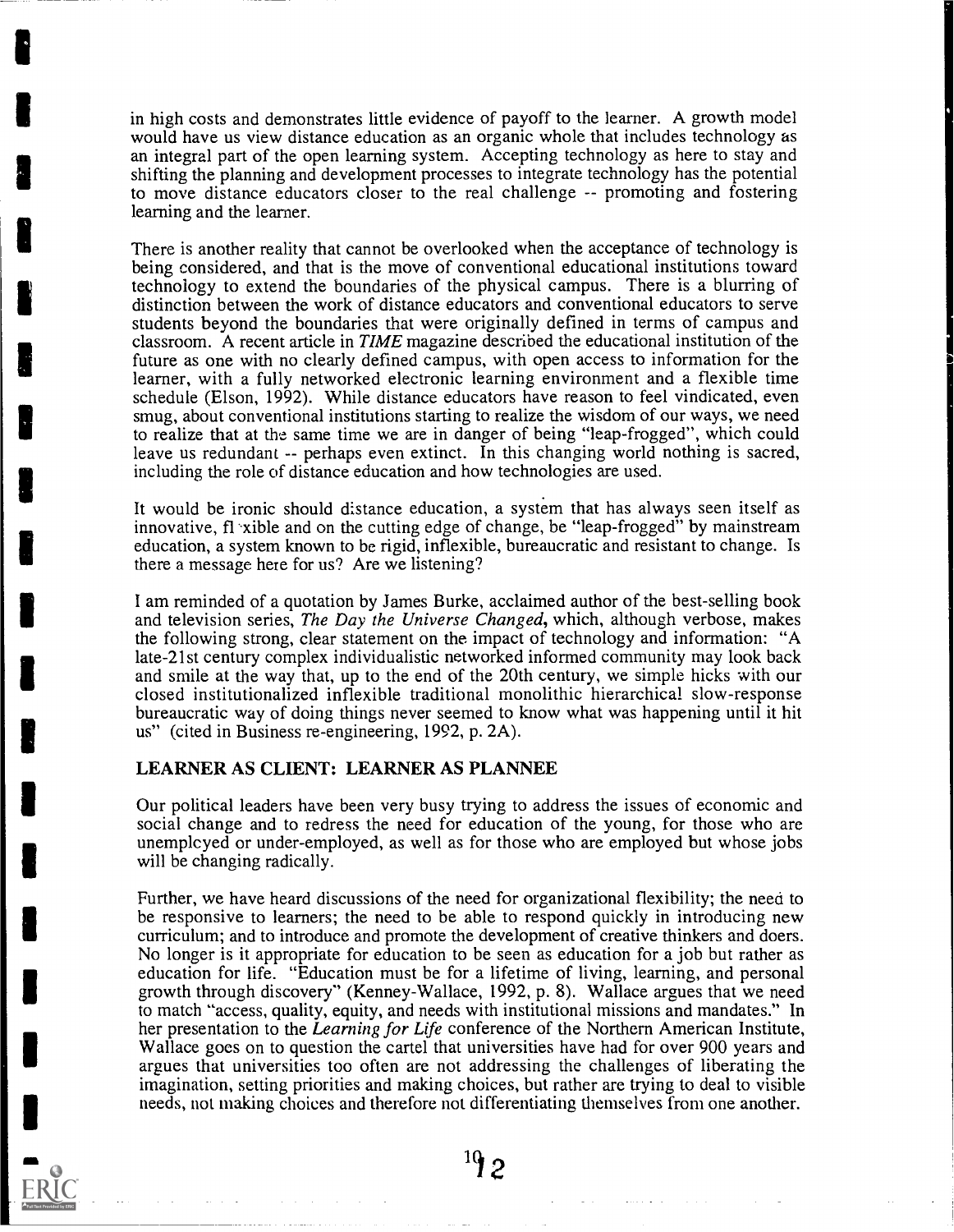In Canada there is a growing awareness of the need for our education system to help us "learn how to learn." The focus of this need is on young preschool children and the basis of this premise is that if children learn how to learn they will continue learning throughout their lives. However, the theme "learn how to learn" is based on the assumption that these skills will be applied in a conventional classroom, where children study as a group under the direction of a professional teacher. Few are challenging the classroom assumption and even fewer are questioning that the focus is only on the young. What about the unemployed adult, the marginalized adult or the professional adult who does not know how to learn (or at least lacks the confidence to do so)? In the production or assembly line model of education, the learner is viewed as the product and is therefore adapted to fit curricular goals and outcomes. These practices remain entrenched in conventional institutions and the production model persists in our education system. Thus, we force students to fit the system rather than adapting the system to fit the learner. Interestingly, distance educators have fallen into the same trap because of their need to conform with traditional practices in order to be credible.

Opportunities to foster learning and the learner do not appear to be increasing in distance education, and we share a responsibility here, for like conventional institutions we have placed our emphasis on content and examination of content. As information grows it is impossible and foolish to believe that we can continue to identify and package the explosion of information into credit courses forever. Effective educators have to rethink the process of learning and education, to where the product of education becomes the curriculum, and curriculum is designed and modified to meet the needs of the learner. Content-based, discipline-driven approaches are being challenged at the primary and elementary school levels and should soon have an impact on the secondary and post secondary levels. Perhaps the greatest contribution of distance educators in the future will be to help individuals gain confidence in their ability to learn, to communicate measures of success and to facilitate ways in which learners can demonstrate and realize their ability to meet those measures. Distance learning should never be able to use the factory model as its excuse; as progressive educators, our agenda must be to enable the learners and learning rather than to cover content and process students.

#### CONCLUSION: FROGS IN HOT WATER

Distance education and open learning have always promised and delivered easier access to quality education for learners. This has been achieved through painful analysis, self criticism, and comparison to benchmarks established by conventional educational institutions. As leaders in education, in improving access to education, in identifying creative, innovative ways to empower the learner, it would be tragic to allow ourselves to be leap-frogged by the conventional systems. Clearly, we are faced with increasing challenges today and in the future.

The challenges are bound by commitments to particular methods of delivery, particular means of course production and to particular ways of providing student support services. These elements have become barriers to change. Massive investments in capital, staffing and procedures have made it difficult for us to understand, accept and adapt to changing realities and the imperative need for us to plan for and implement these changes. Conventional strategic planning models will not suffice. They need to be supplemented or replaced by nonlinear, intuitive, creative approaches that help define the visions for the future. Linear models can help with the analysis of current reality but they do not help institutions get beyond those conventional self imposed boundaries that reduce the ability of organizations to adapt. If institutions of open learning and distance education do not



11

 $1<sup>°</sup>$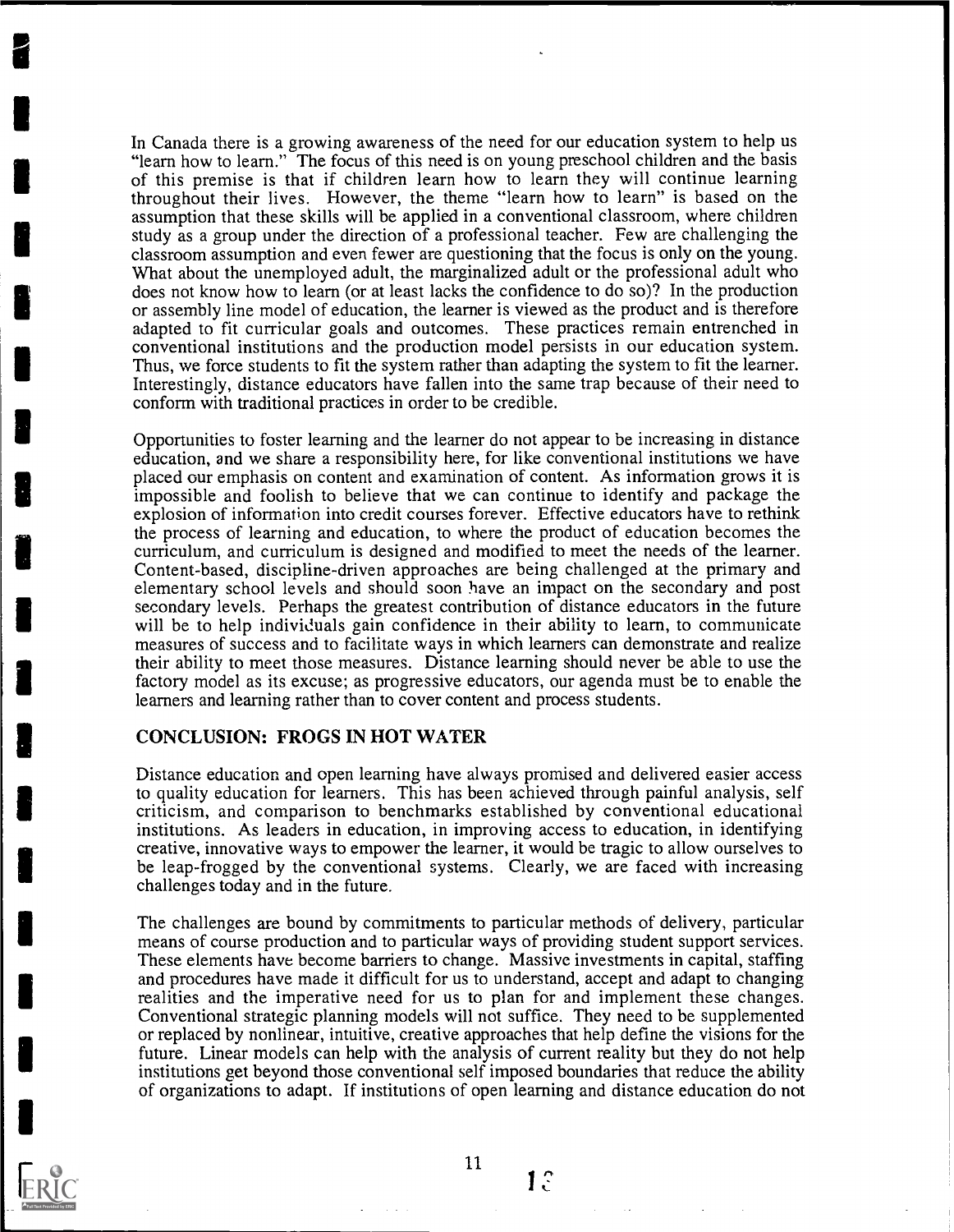create a new vision, they run the risk of being replaced by new and different institutions or by conventional institutions that have made the necessary changes.

Using the business vernacular, it is time for us to focus our energies and to identify and communicate our competitive edge in terms of levels of service, types of service, and exemplary quality of service. References in economic reports and economic reform policies continue to tie healthy, prosperous economies to a well-trained, educated and participating workforce. The potential contribution that open learning can bring to that economic agenda is massive, but technologies will need to become a naturally integrated part of our practice. The information age will empower individuals to choose their participation in a way that suits their needs and they will not wait for distance educators to continue their debate about the use of technologies in fostering the learning process. Further, we need to get our act together in providing the rationale for open learning and in providing clear input to public policy. Learners also need to be moved to the centre of the agenda, relegating content to the role of a learning tool and not an educational end in itself.

As the frogs sit comfortably in tepid water they adapt as the water temperature rises. They continue to feel comfortable until they realize too late that the temperature of the water has gradually become much too hot. If the frogs had been thrown into boiling water they would have immediately jumped out, but because the change was gradual they were blithely unaware of their danger. Open learning has always been seen as a substitute for the real thing. We have continued to convince ourselves that our role is important and I personally believe that it is critical. However, unless we begin to build partnerships and begin to share our knowledge in ways that create and confirm the contribution of open learning and move open learning to the centre of the agenda, we will perish as did the frogs when the temperature of the water became too high.

 $12 \t14$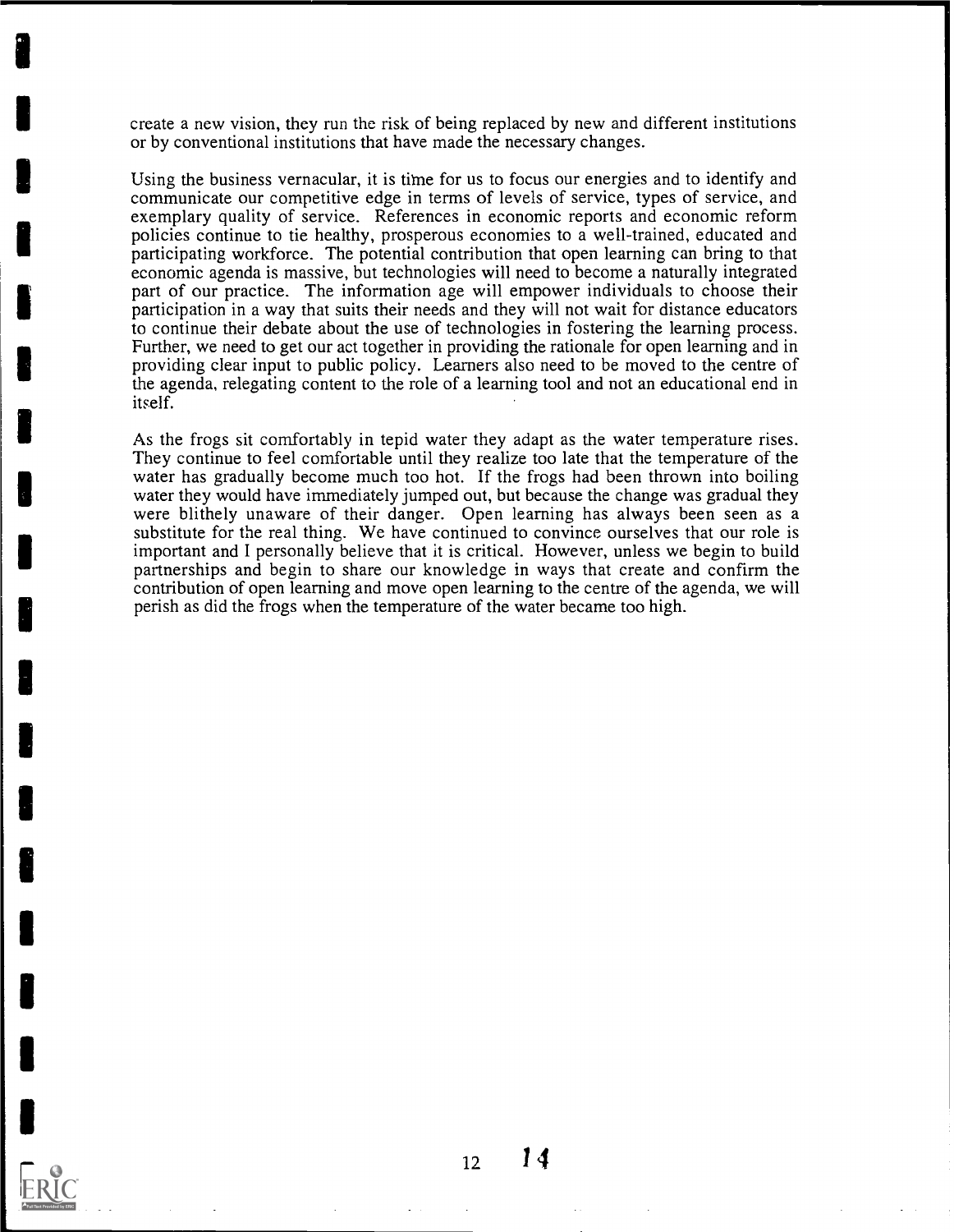#### Bibliography

- Bates, A. W. (1990, November). Third generation distance education: The challenge of new technology. Presentation to the 15th World Conference on Distance Education, Caracas, Venezuela.
- Briggs, J. and F. D. Peat. (1989). Turbulent mirror: An illustrated guide to chaos theory and the science of wholeness. New York: Atheneum.
- Brussels. Commission of the European Communities: Memorandum on Open Distance Learning in the European Community.  $(1991, N$  vember 12). Final report. 19p. Luxembourg: Office for Official Publications of the European Communities.
- Brussels. Commission of the European Communities: Open Distance Learning Improving Educational Productivity. (1991, November 22). Information memo. 3p. Luxembourg: Office for Official Publications of the European Communities.
- Business re-engineering: What, why and how. (1992, June 8). Information Week, pp. 1A-8A.
- Dunham, E. A. (1992, February). Educational reform: The critical role of information technology. (Occasional Paper #14). Institute for Educational Leadership.

Elson, J. (1992, April 13). Campus of the future. TIME, pp. 52-58.

- Enchin, H. (1992, April 9). Dwindling funds force new order on universities. The Globe and Mail,  $p. \dot{C}1$ .
- Franklin, U. (1990). The real world of technology. CBC Massey Lectures Series. Toronto: CBC Enterprises.
- Ghoshal, S. (1987). Global strategy: An organizing framework. Strategic Management Journal, 8, 425-440.
- Keegan, D. (1988). Problems in defining the field of distance education. The American Journal of Distance Education, 2.2, 4-11.
- Kenney-Wallace, G. (1992, May 22-24). Plato, cartels. and competitiveness policy: How to shape a new educational paradigm. In Rod Dobell and Michael Neufeld (Eds.), Proceedings of the North American Institute Conference Live and Learn, Learn and Live. (pp. 8-13). Ottawa, Ontario, Canada: Oolichan Books.
- Marien, M. (1970, December). The basic, long-term multifold trend in education. The Futurist, 4.5, 220-223.
- Moore, M. G. (Ed.). (1990). Contemporary issues in American distance education. Toronto: Pergamon.
- Moore, M. G, M. M. Thompson, B. A. Quigley, G. C. Clark and G. G. Goff. (1990). The effects of distance learning: A summary of literature. Number 2 in the Research Monograph series. Toronto: Pergamon.
- Paine, N. (Ed). (1988). Open learning in transition: An agenda for action. Cambridge: National Extension College.